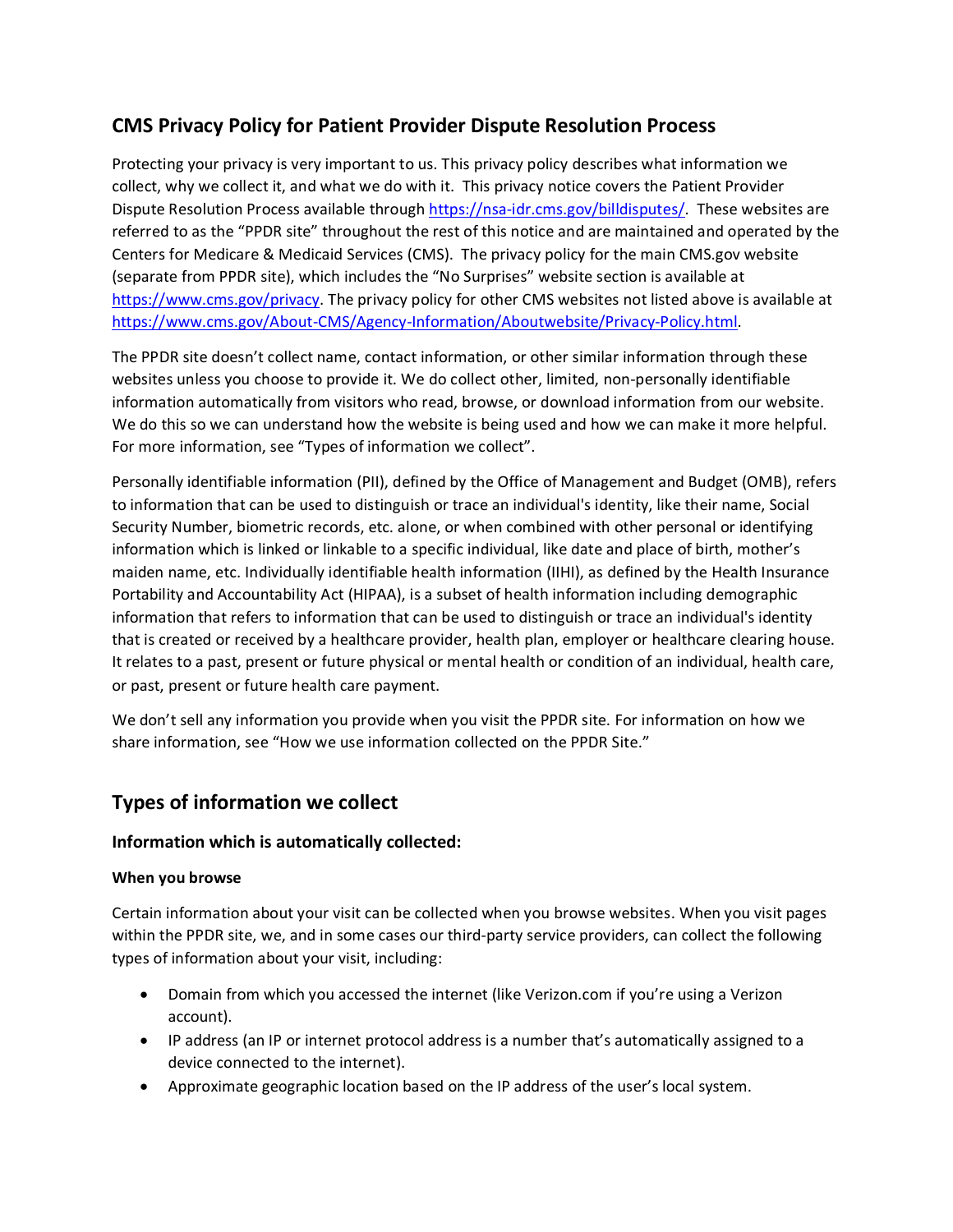- Operating system for the device that you're using and information about the browser you used when visiting the site. The operating system is software that directs a computer's basic functions, like executing programs and managing storage.
- Date and time of your visit.
- Pages you visited.
- Address of the website that connected you to the PPDR site (like Google.com or Bing.com).
- Device type (like desktop computer, tablet, or type of mobile device).
- Screen resolution.
- Browser language.
- Geographic location.
- Time spent on page.
- Scroll depth (measures how much of a web page was viewed).
- Your actions on the PPDR site (like clicking a button).

For more information, see "How CMS uses third-party websites & applications with the PPDR site."

We use this information to:

- Measure the number of visitors to the CMS PPDR site.
- Help make our website more useful for visitors.
- Improve our public education and outreach through digital advertising.

Also, this information is sometimes used to personalize the content we show you on third-party sites. For more information on our practices, see "How CMS uses third-party websites & applications with the PPDR site."

# **Information you may provide:**

## **When you request information:**

We collect information, including your email address, to deliver communications which may include alerts or eNewsletters to which you subscribe. We use this information to complete the subscription process and provide you with information. You can opt out of these communications at any time by editing your subscription preferences.

## **When you initiate a request for patient provider dispute resolution**

To start the patient provider dispute resolution process online, we may collect your email address and request you enter a one-time pin emailed to you before you can access the online form. When you request dispute resolution using one of the patient provider dispute resolution forms (electronically, via secure fax, or by mail), CMS collects personally identifiable information and individually identifiable health information about you and is authorized to maintain a record of the information related to your dispute initiation and resolution. We collect contact information such as your first, middle and last name, your email address, your mailing address, and your phone number. We may also collect patient first, middle, and last name if the person filling out the initiation form is an Authorized Representative of the patient.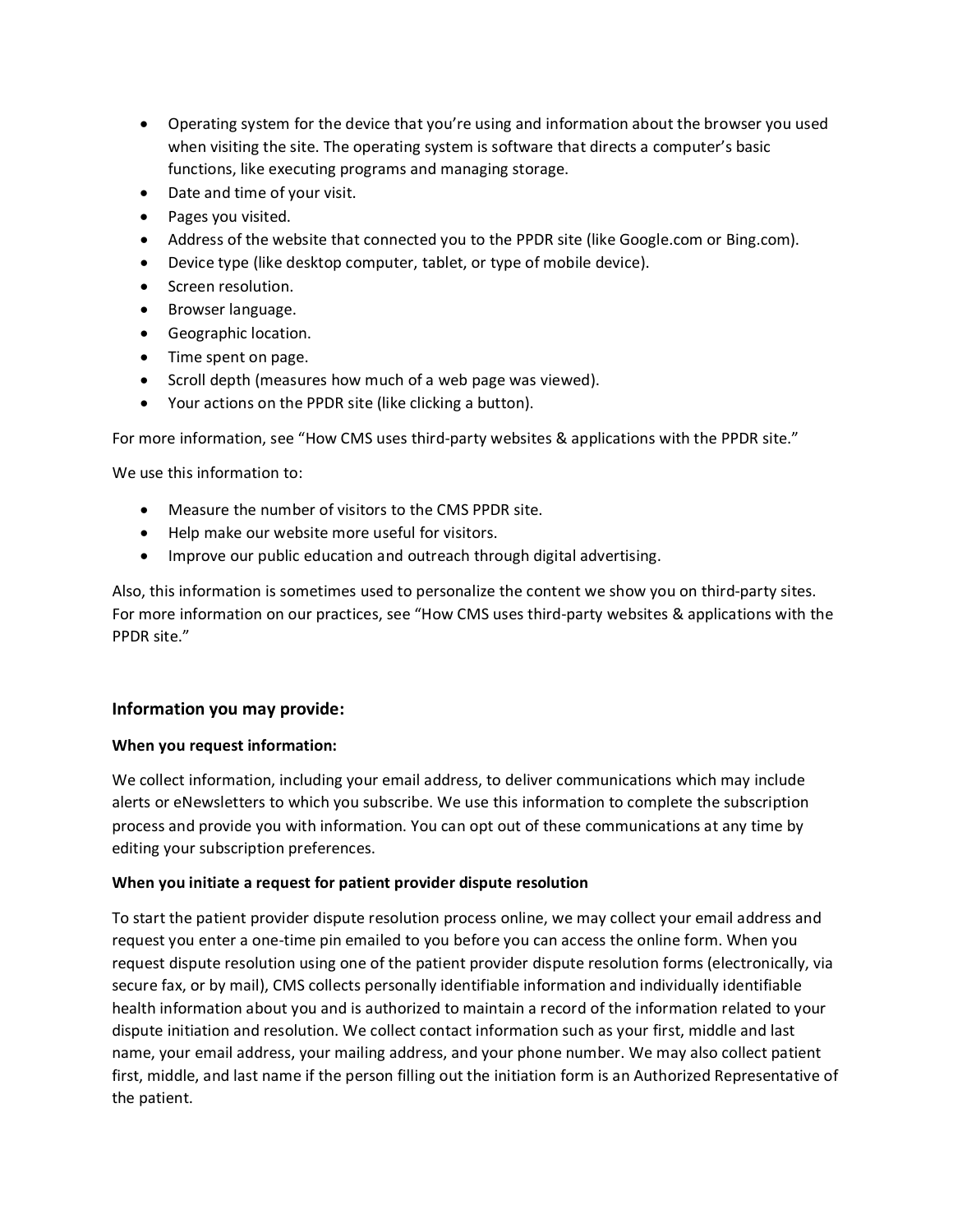As a part of your patient provider dispute form, we may also collect information about the health care services and items to facilitate dispute resolution, including information about where the services or items were received, dates of care, description of the service or item you're disputing, the name and contact information of the provider or facility, estimated amounts you were quoted vs. amounts billed, and supporting documents such as copies of your good faith estimate and the bill you received.

Upon submitting your dispute initiation form online or by secure fax, we will request payment of an administrative fee to start the review of your dispute. When submitting a form by mail, payment of the administrative fee is requested with the dispute form at the time of mailing. Payment is processed and collected through third-party vendors. See "How CMS uses third-party websites & applications with the PPDR site" for more information.

After you complete your dispute initiation form, some of your information may be disclosed outside of CMS so that your dispute can be decided. These organizations may include federal contractors engaged to support the Patient Provider Dispute Resolution program; providers and facilities and their authorized representatives that are part of your billing dispute; other federal agencies such as Department of Health and Human Services, Department of Labor, Department of the Treasury, the Office of Personnel Management; state insurance and oversight agencies; federal, state and local law enforcement to combat fraud; and any other entities authorized by law and the relevant PPDR site privacy policy and Privacy Act Statement to support dispute resolution and enforcement of surprise medical billing protections.

In accordance with the Privacy Act of 1974, CMS maintains a system of records for the collection of personally identifiable information you submit on the Form and other information you may submit in relation to your dispute. The system of records notice relevant to Personal Information collected on the Form and within the PPDR process is entitled, "Complaints Against Health Insurance Issuers and Health Plans (CAHII)," System No. 09-70-9005, and was published in the Federal Register on February 12, 2001 (66 FR 9858), and was amended on February 14, 2018 (83 FR 6591). The original system of records notice can be found at: https://www.federalregister.gov/documents/2007/05/08/E7-8757/privacy-actof-1974-report-of-a-modified-or-altered-system-of-records; the amendment can be found at https://www.federalregister.gov/documents/2018/02/14/2018-03014/privacy-act-of-1974-system-ofrecords.

For specific details on the data collected by the systems that make up the PPDR site [\(nsa](https://nsa-idr.cms.gov/billdisputes/)[idr.cms.gov/billdisputes](https://nsa-idr.cms.gov/billdisputes/) and [nsa-idr.cms.gov/providerresponse/\)](https://nsa-idr.cms.gov/providerresponse/), please view the Privacy Impact Assessments (PIAs) located at: [https://www.hhs.gov/pia/.](https://www.hhs.gov/pia/)

## **How we use information collected on the PPDR site**

## **When processing your request for patient provider dispute resolution:**

We use the dispute initiation form information you choose to provide to verify the eligibility of your dispute for the PPDR process, contact you and send notices, communicate about fee payment, the selected third-party arbiter assigned to your dispute, and make a final payment decision. We also use some of the information you provide to review your dispute and gather additional information to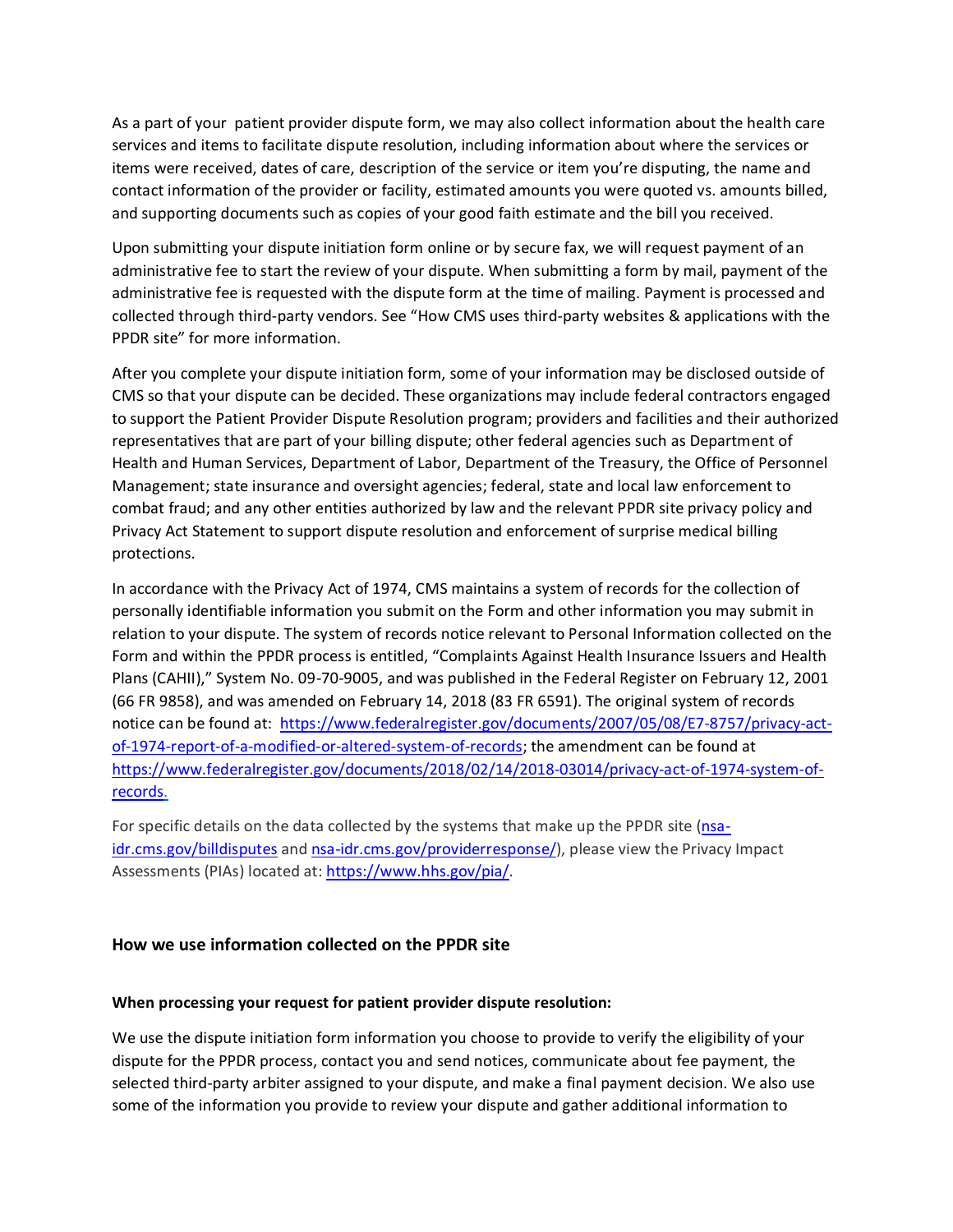facilitate making a payment decision for your billing dispute. We will also communicate with the relevant provider or facility named in the dispute, share details about the dispute and gather documents and information from the provider or facility about the estimates and billed services or items provided. You can find more information about how we use the information you provide on the dispute initiation form in the Privacy Act Statement at t[he beginning of the PPDR site](https://www.cms.gov/nosurprises/privacy).

# **When sending you CMS messages:**

We use the email address you provide us to send emails related to PPDR. CMS also may use the phone number you provide to call you about your billing dispute request and patient provider dispute resolution.

# **When calling about your billing dispute:**

CMS uses the phone number you provided us to communicate important information about your form and billing dispute request. A CMS representative on the PPDR team may call you if there is an issue with your dispute or form, including if:

- A technical error occurred when you submitted your billing dispute form, additional documents, or fee payment
- The PPDR team needs more information to make a decision on your billing dispute with your provider or facility
- To follow up on the status of your billing dispute resolution

# **Conducting surveys to improve services:**

We use online surveys to collect opinions and feedback. You don't have to answer these questions. If you do answer these questions, don't include any personally identifiable or health information in your answers. We analyze and use the information from these surveys to improve the site's operation and content. The information is available only to CMS managers, members of the CMS communications and web teams, and other designated federal staff and contractors who require this information to perform their duties.

## **Using third-party tools for website analytics:**

We use a variety of third-party web tools for web analytics. We don't collect any PII/PHI with these tools. We use these tools to collect basic information about visits to the PPDR site. This information is then used to maintain the website, including:

- Monitoring website stability
- Measuring website traffic
- Optimizing website content
- Helping make the website more useful to visitors

CMS staff analyzes the data collected from these tools. Reports are available only to CMS managers, teams who implement programs represented on the PPDR site, members of the CMS communications and web teams, and other designated federal staff and contractors who need this information to perform their jobs.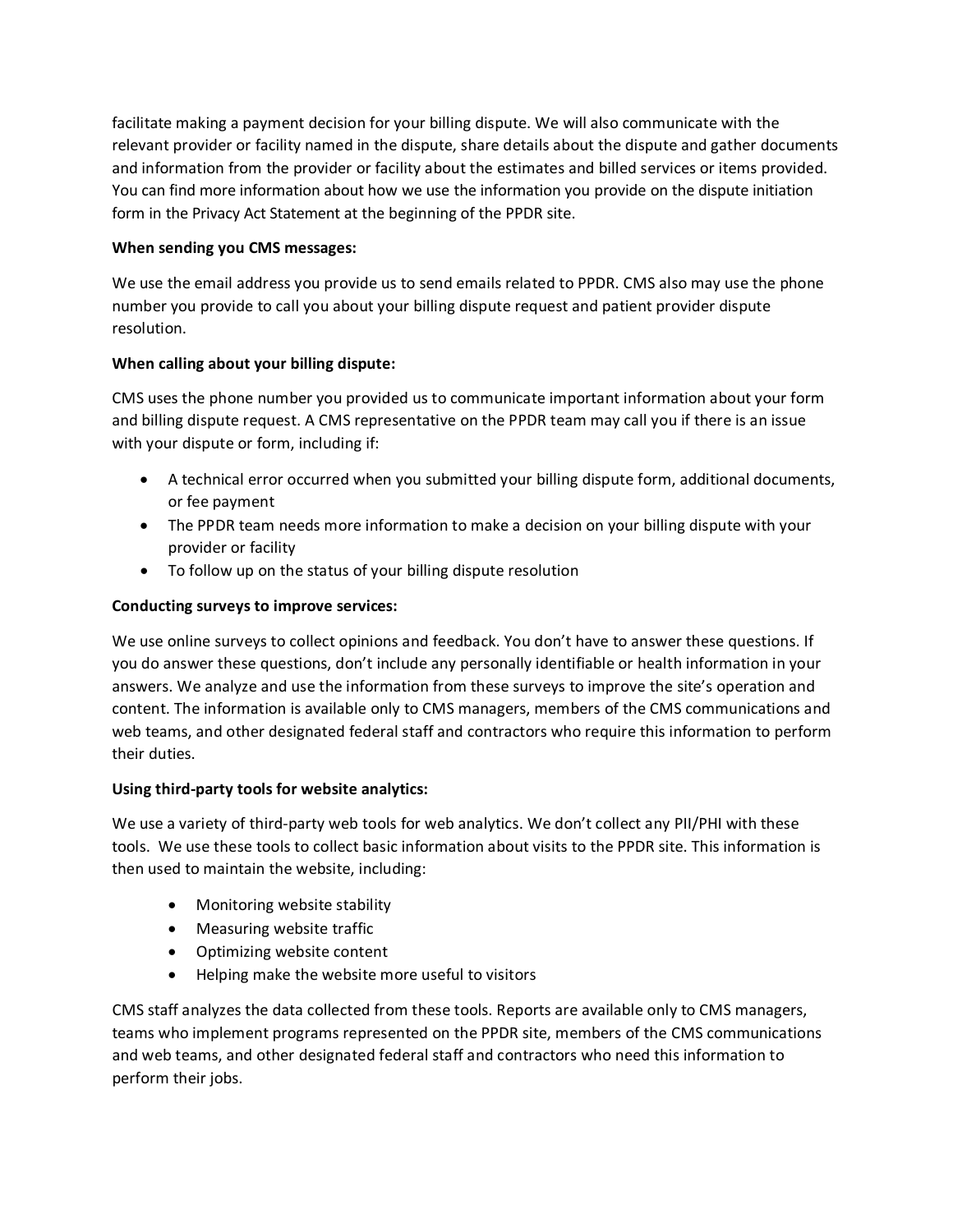## **How we use cookies & other technologies on the PPDR site**

The Office of Management and Budget Memo [M-10-22,](https://www.whitehouse.gov/sites/whitehouse.gov/files/omb/memoranda/2010/m10-22.pdf) Guidance for Online Use of Web Measurement and Customization Technologies, allows federal agencies to use session and persistent cookies to improve the delivery of services.

When you visit a website, its server may generate a piece of text known as a "cookie" to place on your device. The cookie, which is unique to your browser, allows the server to "remember" specific information about your visit while you're connected. The cookie makes it easier for you to use the dynamic features of web pages. Information that you enter into the PPDR site isn't associated with cookies on the PPDR site. Depending on the third-party tool's business practices, privacy policies, terms of service, and/or the privacy settings you selected, information you've provided to third parties could be used to identify you when you visit the PPDR site. These third parties don't/won't share your identity with CMS or the Department of Health and Human Services (HHS).

There are 2 types of cookies - single session (temporary) and multi-session (persistent). Single session cookies last only as long as your internet browser is open. Once you close your browser, the session cookie disappears. Persistent cookies are stored on your device for longer periods. Both types of cookies create an ID that's unique to your device.

- **Session cookies:** We use session cookies for technical purposes, like to allow better navigation through our website. These cookies let our server know that you're continuing a visit to our website. The OMB Memo M-10-22 Guidance defines our use of session cookies as "Usage Tier 1—Single Session." The policy says, "This tier encompasses any use of single session web measurement and customization technologies." We don't use persistent cookies on this site.
- **Persistent cookies:** We use persistent cookies to understand the differences between new and returning visitors to PPDR site. Persistent cookies remain on your device between visits to our website until they expire or are removed by the user. The OMB Memorandum M-10-22 Guidance defines our use of persistent cookies as "Usage Tier 2—Multi-session without personally identifiable information." The policy says, "This tier encompasses any use of multisession web measurement and customization technologies when no PII is collected." We don't use persistent cookies to collect PII. We don't identify a user by using cookies.

CMS also uses these technologies on the PPDR site:

- **Website log files:** These are used as an analysis tool and to tell how visitors use the PPDR site, how often they return, and how they navigate through the website.
- **Flash:** Flash is used to assess the performance of the site and as a player for selected videos depending on the browser a device is using.
- **Local Storage Objects:** We use Flash Local Storage Objects ("LSOs") to store your preferences and to personalize your visit.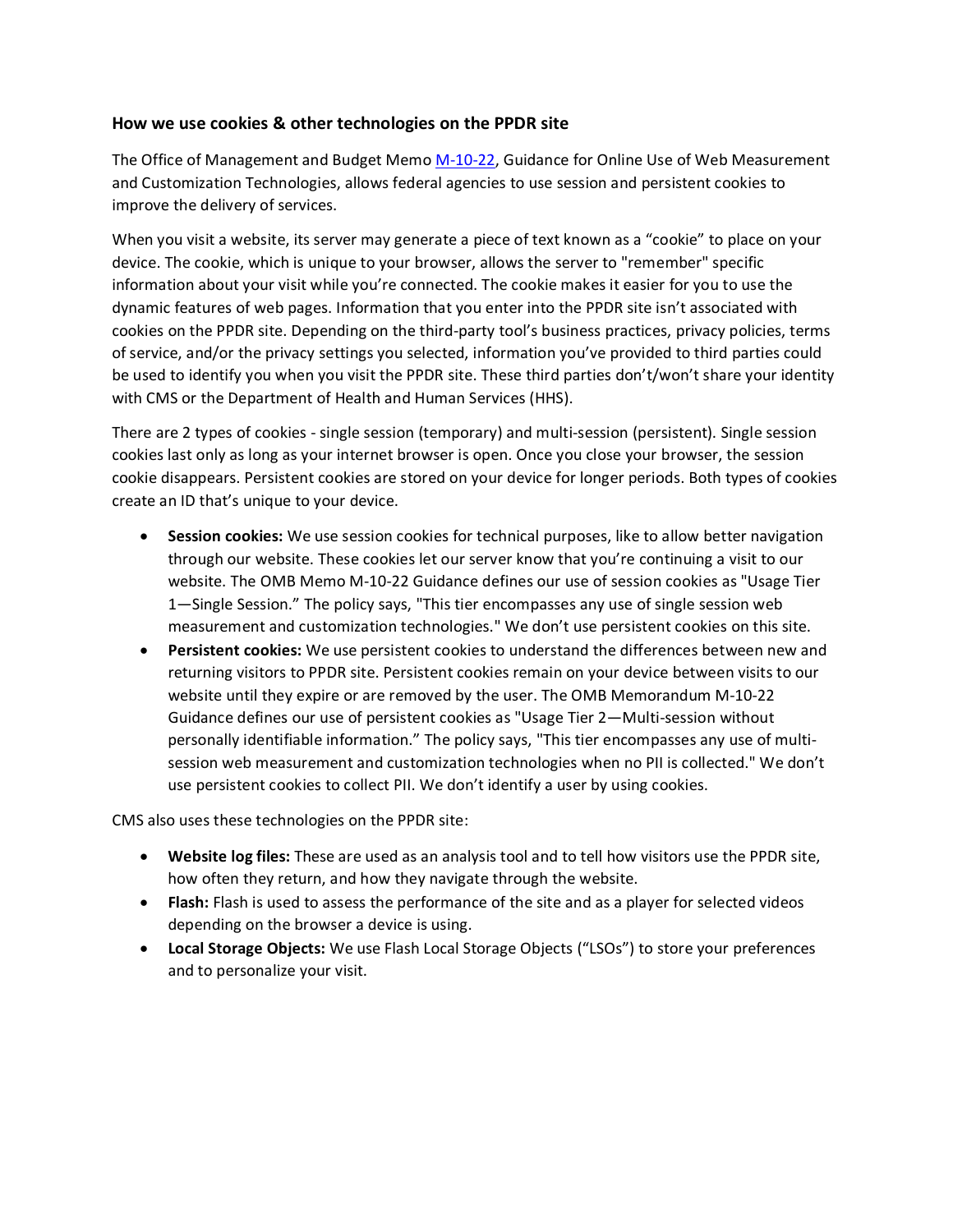# **Your choices about tracking & data collection on the PPDR site**

You may choose to opt out of tracking by disabling cookies in your browser. If you choose to do so, the PPDR Site won't be able to store your preferences and you may not be able to take full advantage of the PPDR Site. You can use the following instructions to disable cookies: [https://www.usa.gov/optout](https://www.usa.gov/optout-instructions)[instructions.](https://www.usa.gov/optout-instructions)

# **How CMS uses third-party websites & applications with the PPDR site**

The PPDR site uses a variety of technologies and social media services to communicate and interact with the public. These third-party websites and applications include popular social networking and media websites, open source software communities, and more.

## **Third-party websites:**

Your activity on the third-party websites that the PPDR site links to (like Facebook or Twitter) is governed by the security and privacy policies of those websites. You should review the privacy policies of all websites before using them so you understand how your information may be used.

## **Processing of dispute initiation fee:**

For the dispute resolution review process to begin, consumers are required to pay an administrative fee. The payment of this fee can be sent by mail with a cashier's check or money order, or paid through electronic methods such as credit card, debit card, or payment apps. Fee payments, whether sent by mail, or paid electronically are collected and processed by a third-party CMS has contracted with, C2C Innovative Solutions, Inc (C2C) the selected dispute resolution entity (SDRE). Upon submitting your billing dispute form, CMS will provide payment instructions, which may include a link to a third-party website operated by C2C with options for electronic payment methods.

Should you choose to use an electronic payment method and you choose to navigate to C2C's payment website, you are interacting with a website that is operated by a CMS contractor. Therefore, consumers using the service are subject to the security standards and privacy policies of the C2C payment website, payment services, and any other additional third parties C2C connects with on their payment website to facilitate collecting and processing fee payments through other vendors and financial services. C2C will provide consumers with information on the types of electronic payment methods accepted and how to submit a payment by accepted services.

The C2C payment website will display a detailed privacy notice as well as terms of use, which will govern users' activity on the website. Users should review this content before using the C2C payment website to understand how their information may be used. Users should also review any other agreements, disclaimers and terms of use related to specific payment options which may involve other service providers outside of C2C to facilitate payment.

## **Website analytics tools:**

These tools collect basic site usage information, like:

- How many visits the PPDR site gets
- The pages visited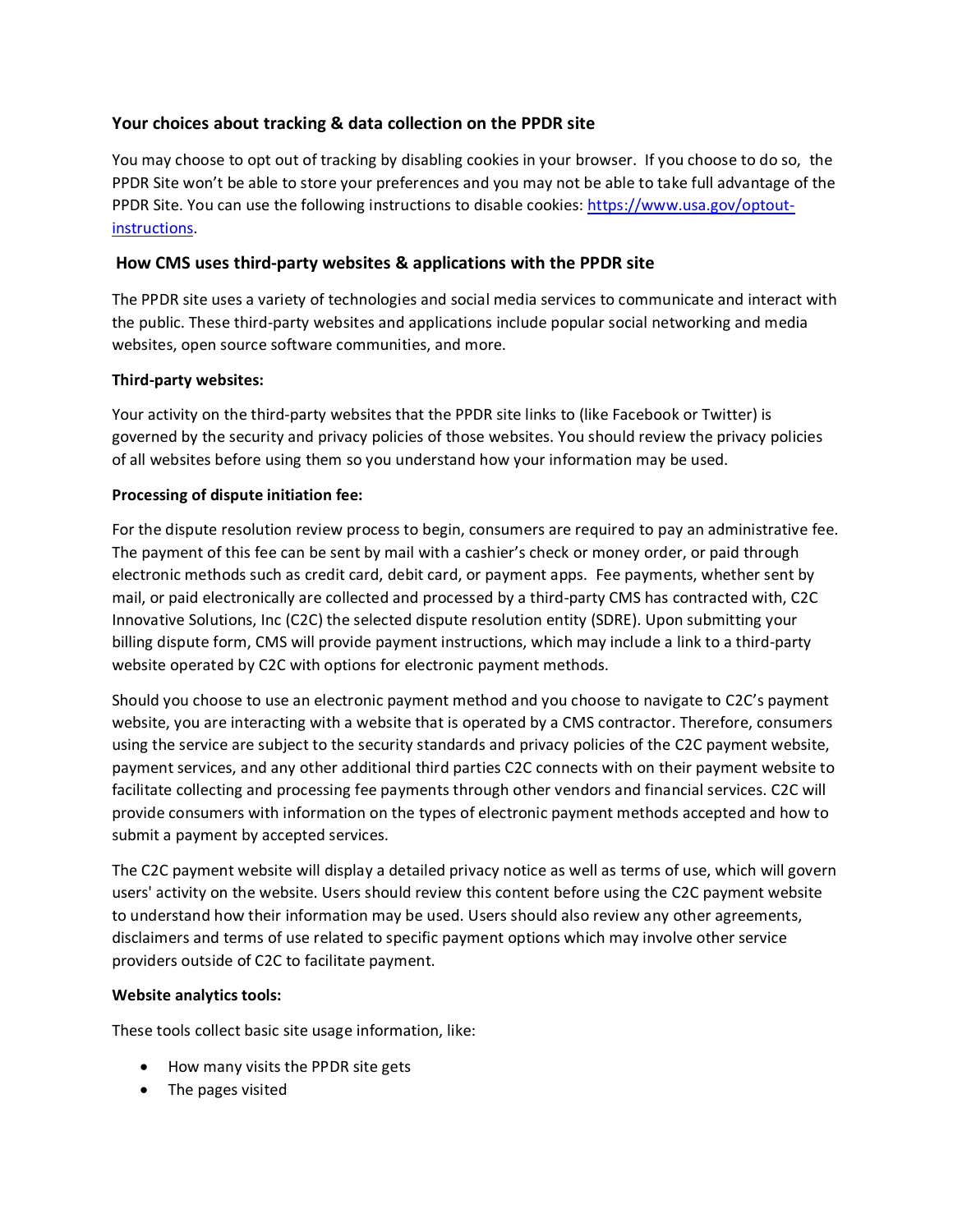- Time spent on the PPDR site
- The number of return visits to the PPDR site
- The approximate geographic location of the device used to access the PPDR site
- Types of devices used

This information is used to maintain the website, including:

- Monitoring website stability
- Measuring website traffic
- Optimizing website content
- Improving your experience

You may use the following instructions to opt out of website analytics tools: [https://www.usa.gov/optout](https://www.usa.gov/optout-instructions)[instructions.](https://www.usa.gov/optout-instructions) 

We may consider new third-party tools or the use of new third-party websites, but we'll first assess the tool or website before it's used in connection with the PPDR site. We'll provide notice to the public before adding any new tool to the PPDR site. These assessments include a description about how information will be collected, accessed, secured, and stored. See a list of the [third-party tools](https://www.cms.gov/privacy/third-party-privacy-policies) currently [being used.](https://www.cms.gov/privacy/third-party-privacy-policies) [See risk assessments for third-party](https://www.hhs.gov/pia/index.html) websites and applications.

## **How CMS protects your personal information**

CMS is committed to protecting consumer information entrusted with us at the PPDR site. You don't have to give us personal information when you visit the PPDR site, but if you want to get alerts or enewsletters, you'll need to give us your email address to subscribe.

If you visit the CMS PPDR site and choose to provide us with personally identifiable or individually identifiable health information through a request for information, paper or electronic form, application, questionnaire, survey, etc., we store your personally identifiable and individually identifiable health information in a record system designed to retrieve information about you by personal identifier (name, personal email address, home mailing address, personal or mobile phone number, etc.). We will safeguard the information you provide in accordance with the requirements of the Public Health Service Act as amended by Consolidated Appropriations Act of 2021, the regulations promulgated under HIPAA as amended (45 CFR 160-164), and th[e Privacy Act](https://www.gpo.gov/fdsys/pkg/USCODE-2012-title5/pdf/USCODE-2012-title5-partI-chap5-subchapII-sec552a.pdf) of 1974, as amended [\(5 U.S.C. Section 552a\)](https://www.gpo.gov/fdsys/granule/USCODE-2010-title5/USCODE-2010-title5-partI-chap5-subchapII-sec552a/content-detail.html).

If we have a record system to retrieve information about you so we can carry out our mission, a Privacy Act Statement should be prominently displayed out in the open on the public-facing website or form asking you for PII. The statement has to address these 5 criteria:

- 1. The legal authorization we have to collect information about you
- 2. Why we're collecting information
- 3. Routine ways we disclose information outside of our websites
- 4. Whether or not you legally have to give us the information we're asking for
- 5. What happens if you choose to not us the information we're asking for

CMS, the operator of the PPDR site, publishes System of Records Notices in the Federal Register for these record systems. The original system of records notice relevant to Personal Information collected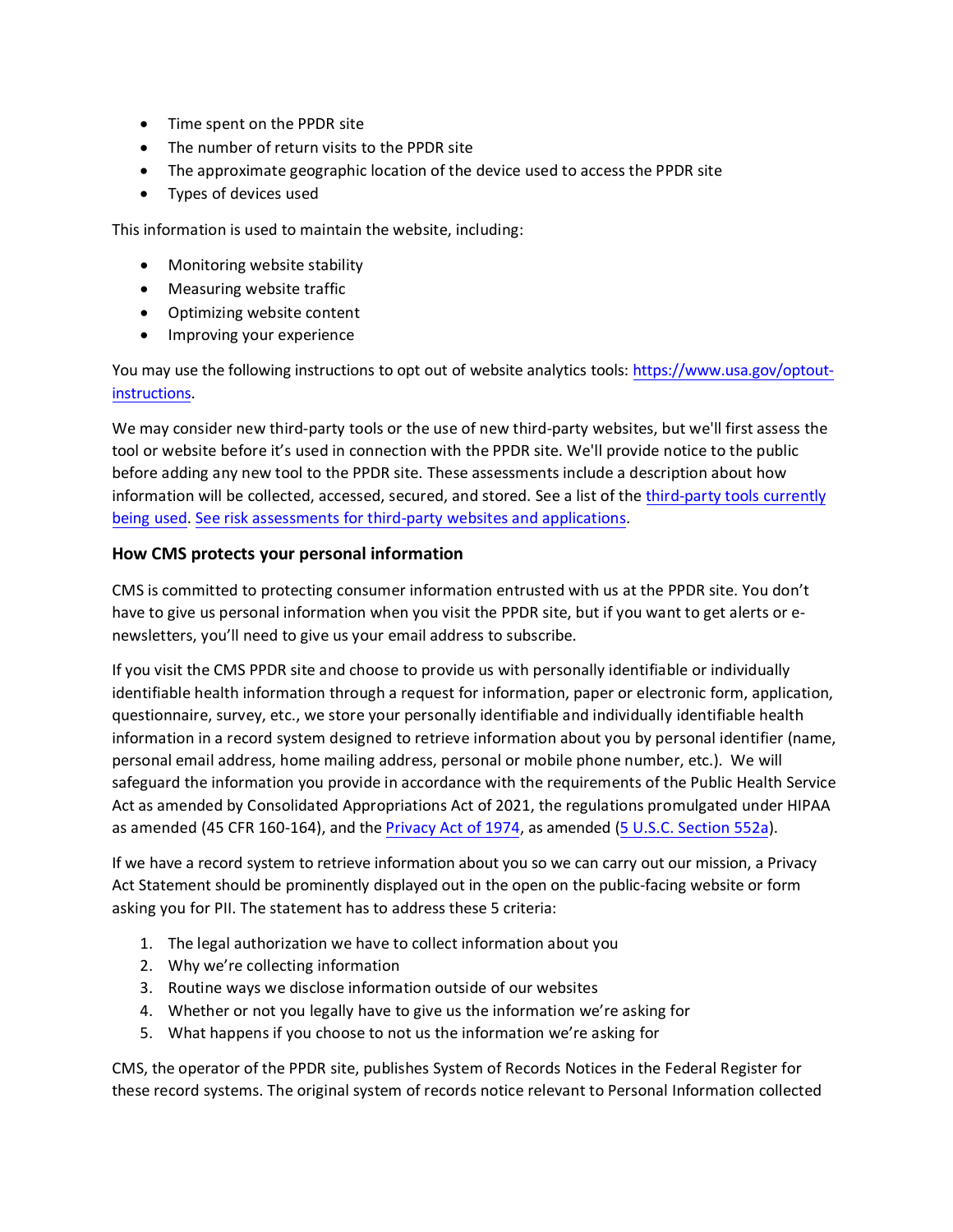on the Form and within the PPDR process is entitled, "Complaints Against Health Insurance Issuers and Health Plans (CAHII)," System No. 09-70-9005, and was published in the Federal Register on February 12, 2001 (66 FR 9858), and was amended on February 14, 2018 (83 FR 6591). The original system of records notice can be found at: https://www.federalregister.gov/documents/2007/05/08/E7-8757/privacy-actof-1974-report-of-a-modified-or-altered-system-of-records; the amendment can be found at [https://www.federalregister.gov/documents/2018/02/14/2018-03014/privacy-act-of-1974-system-of](https://www.federalregister.gov/documents/2018/02/14/2018-03014/privacy-act-of-1974-system-of-records)[records.](https://www.federalregister.gov/documents/2018/02/14/2018-03014/privacy-act-of-1974-system-of-records) 

For more information about the PPDR site privacy policy, email [Privacy@cms.hhs.gov.](mailto:Privacy@cms.hhs.gov)

Third-party services are web-based technologies that aren't exclusively operated or controlled by a government entity, or that involve significant participation of a non-government entity. These services may be separate websites or may be applications embedded within our websites. The list of third-party services includes links to relevant third-party privacy policies.

# **How long CMS keeps data & how it's accessed**

We'll keep data collected long enough to achieve the specified objective for which they were collected. Once the specified objective is achieved, the data will be retired or destroyed in accordance with published draft records schedules of CMS as approved by the National Archives and Records Administration.

We don't store information from cookies on our systems. The persistent cookies used with third-party tools on the PPDR site can be stored on a user's local system and are set to expire at varying time periods depending upon the cookie. We assess whether the expiration date of a cookie exceeds one year and provide [an explanation](https://www.hhs.gov/pia/index.html) as to why cookies with a longer life are used on the site in the associated Third-Party Website or Application Privacy Impact Assessment.

# **Children & privacy on the PPDR site**

We believe it's important to protect the privacy of children online. The Children's Online Privacy Protection Act (COPPA) governs information gathered online from or about children under the age of 13. The PPDR site isn't intended to solicit information of any kind from children under age 13.

# **Links to other sites**

The PPDR site may link to other CMS and HHS websites, other government websites, and/or private organizations (like health care providers). We link to other websites solely for your convenience and education. When you follow a link to an external site, you're leaving the PPDR site and the external site's privacy and security policies will apply. Non-federal websites don't necessarily operate under the same laws, regulations, and policies as federal websites. Other than third-party websites highlighted in this privacy notice, we aren't responsible for the contents of external web pages and a link to a page doesn't constitute an endorsement.